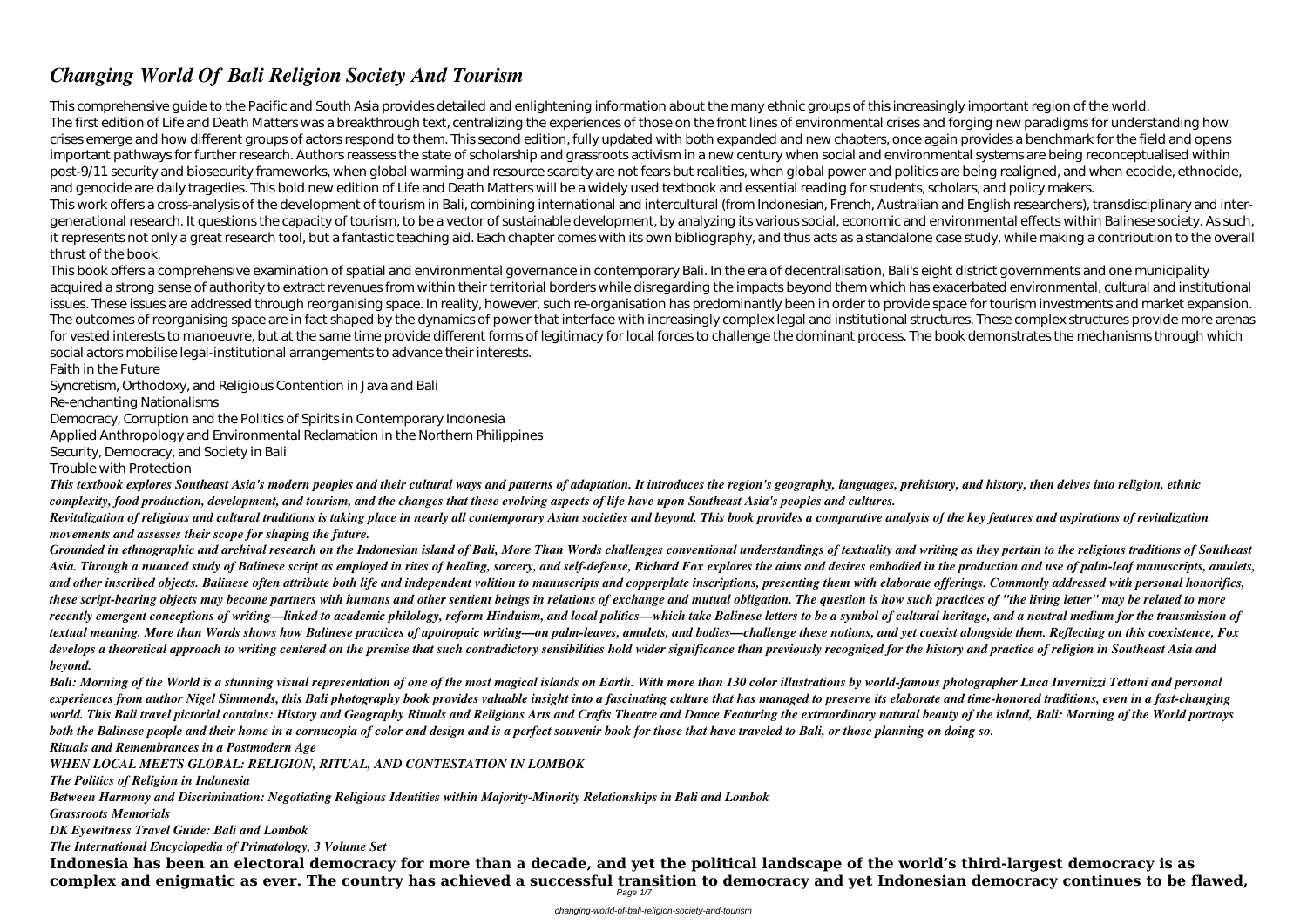**illiberal, and predatory. This book suggests that this and other paradoxes of democracy in Indonesia often assume occult forms in the Indonesian political imagination, and that the spirit-like character of democracy and corruption traverses into the national media and the political elite. Through a series of biographical accounts of political entrepreneurs, all of whom employ spirits in various, but always highly contested, ways, the book seeks to provide a portrait of Indonesia's contradictory democracy, contending that the contradictions that haunt democracy in Indonesia also infect democracy globally. Exploring the intimate ways in which the world of politics and the world of spirits are entangled, it argues that Indonesia's seemingly peculiar problems with democracy and spirits in fact reflect a set of contradictions within democracy itself. Engaging with recent attempts to look at contemporary politics through the lens of the occult, Democracy, Corruption and the Politics of Spirits in Contemporary Indonesia will be of interest to academics in the fields of Asian Studies, Anthropology and Political Science and relevant for the study of Indonesian politics and for debates about democracy in Asia and beyond.**

**In two volumes, the SAGE Handbook of Social Anthropology provides the definitive overview of contemporary research in the discipline. It explains the what, where, and how of current and anticipated work in Social Anthropology. With 80 authors, contributing more than 60 chapters, this is the most comprehensive and up-to-date statement of research in Social Anthropology available and the essential point of departure for future projects. The Handbook is divided into four sections: -Part I: Interfaces examines Social Anthropology's disciplinary connections, from Art and Literature to Politics and Economics, from Linguistics to Biomedicine, from History to Media Studies. -Part II: Places examines place, region, culture, and history, from regional, area studies to a globalized world -Part III: Methods examines issues of method; from archives to war zones, from development projects to art objects, and from ethics to comparison -Part IV: Futures anticipates anthropologies to come: in the Brain Sciences; in post-Development; in the Body and Health; and in new Technologies and Materialities Edited by the leading figures in social anthropology, the Handbook includes a substantive introduction by Richard Fardon, a think piece by Jean and John Comaroff, and a concluding last word on futures by Marilyn Strathern. The authors - each at the leading edge of the discipline - contribute in-depth chapters on both the foundational ideas and the latest research. Comprehensive and detailed, this magisterial Handbook overviews the last 25 years of the social anthropological imagination. It will speak to scholars in Social Anthropology and its many related disciplines.**

**The International Encyclopedia of Primatology represents the first comprehensive encyclopedic reference focusing on the behaviour, biology, ecology, evolution, genetics, and taxonomy of human and non-human primates. Represents the first comprehensive encyclopedic reference relating to primatology Features more than 450 entries covering topics ranging from the taxonomy, history, behaviour, ecology, captive management and diseases of primates to their use in research, cognition, conservation, and representations in literature Includes coverage of the basic scientific concepts that underlie each topic, along with the latest advances in the field Highly accessible to undergraduate and graduate students in primatology, anthropology, and the medical, biological and zoological sciences Essential reference for academics, researchers and commercial and conservation organizations This work is also available as an online resource at www.encyclopediaofprimatology.com Bringing together over thirty years of detailed ethnographic research on the Menraq of Malaysia, this fascinating book analyzes and documents the experience of development and modernization in tribal communities. Descendents of hunter-gatherers who have inhabited Southeast Asia for about 40,000 years, the Menraq (also known as Semang or Negritos) were nomadic foragers until they were resettled in a Malaysian government-mandated settlement in 1972. Modernity and Malaysia begins with the 'Jeli Incident' in which several Menraq were alleged to have killed three Malays, members of the dominant ethnic group in the country. Alberto Gomes links this uncharacteristic violence to Menraq experiences of Malaysian-style modernity that have left them displaced, depressed, discontented, and disillusioned. Tracing the transformation of the lives of Menraq resulting from resettlement, development, and various 'civilizing projects', this book examines how the encounter with modernity has led the subsistence-oriented, relatively autonomous Menraq into a life of dependence on the state and the market. Challenging conventional social scientific understanding of concepts such as modernity and marginalization, and providing empirical material for comparison with the experience of modernity for indigenous peoples around the world, Modernity and Malaysia is a valuable resource for students and scholars of anthropology, development studies and indigenous studies, as well as those with a more general interest in asian studies. Change and Identity in the Music Cultures of Lombok, Indonesia**

**Death and Religion in a Changing World**

**American Gamelan and the Ethnomusicological Imagination**

**Bali and Lombok**

**Enacting Brittany**

**Contemporary Bali Modernity and Malaysia**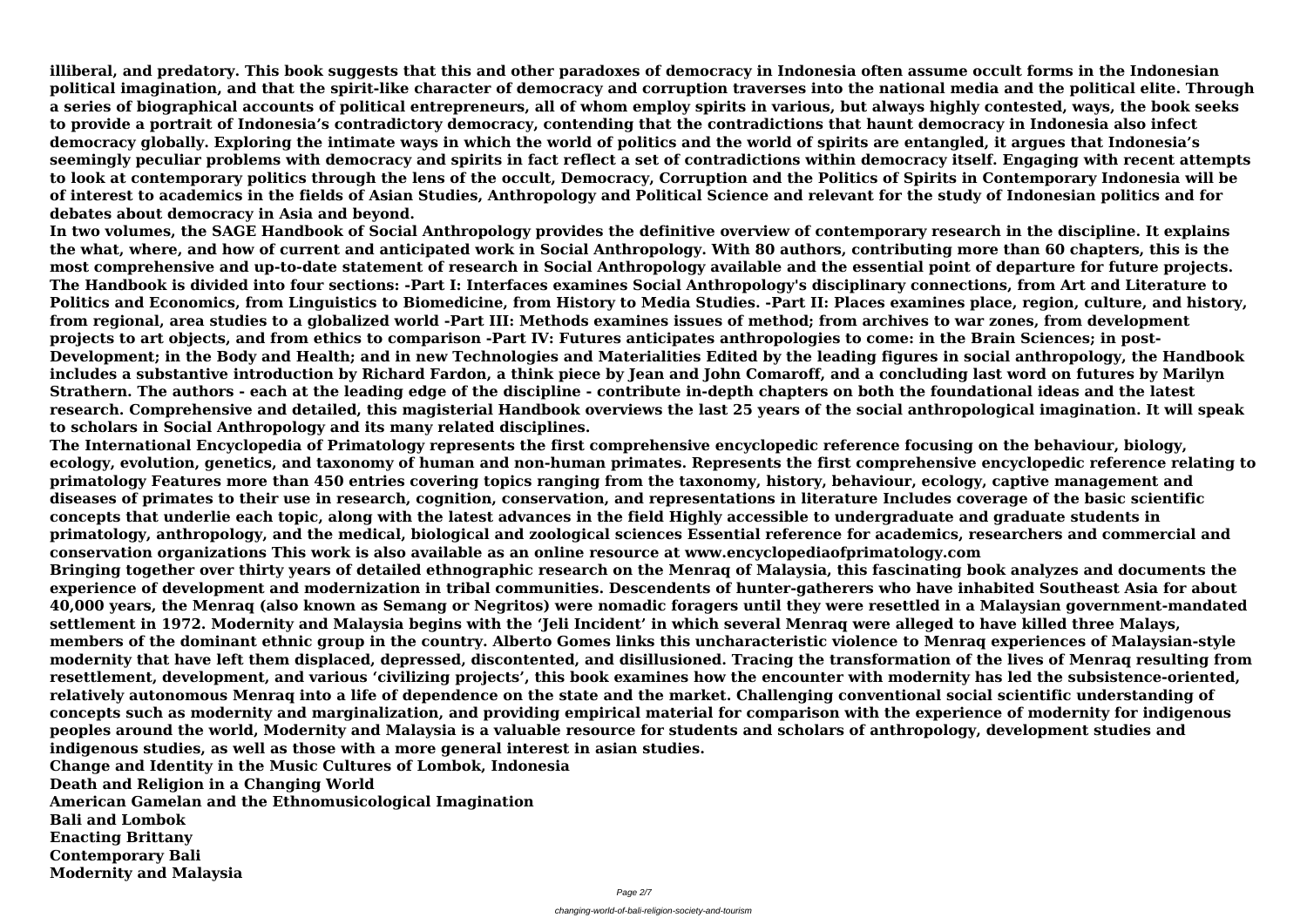This is a longitudinal study of music that weaves the complex stories of many disparate musics into a coherent account of quests for identities that illuminates Lombok's history, its complex religious and ethnic compositio current political circumstances.

In Storytelling in Bali, Hildred Geertz analyzes over 200 texts of popular stories dictated in 1936 by the painters of Batuan, Bali. The tales reveal strong ambivalences in the tellers regarding the magical powers of kings healers.

"Beginning in the jungles of Southeast Asia, trekking through the Middle East, traversing the Pacific, Lawler discovers the secrets behind the chicken's transformation from a shy, wild bird into an animal of astonishing ve capable of serving our species' changing needs. Across the ages, it has been an all-purpose medicine, sex symbol, gambling aid, inspiration for bravery, and of course, the star of the world's most famous joke. Only recentl become humanity's most important single source of protein. Most surprisingly, the chicken--more than the horse, cow , or dog-- has been a remarkable constant in the sperad of civilization across the globe"--Page 4 of cover. This book focuses on how diverse developments are reflected in the rise of the security groups in Bali, Indonesia. Bali's security groups pose many interesting questions. Why did they put up so many huge posters around the of southern Bali promoting themselves? Are their claims to represent the community plausible or are they "gangs"? How are they shaped by Indonesia's violent past? How does Hinduism affect their gender politics? Do they promote illiberal populism or ethnic and religious tolerance? Does their central role in money politics prevent local democratization? Rather than write bottom-up history or bring the state back in, this collection as a wh the ideas that circulate among leaders. These circulating ideas construct contemporary politics around both reinterpretations of old practices and responses to problems around tourism, gender, populism, religion, and democ Ethnic Groups of South Asia and the Pacific: An Encyclopedia

Retirement Migration to the Global South

The SAGE Handbook of Social Anthropology

The Inalienable Gift of Territory

Socio-cultural responses

Crossroads, Destinations and Encounters

The Orang Suku Laut of Riau, Indonesia

Revitalization of religious and cultural traditions is taking place in nearly all contemporary Asian societies and beyond. Faith in the Future: Understanding the Revitalization of Religions and Cultu Asia provides a comparative analysis of the key features and aspirations of revitalization movements and assesses their scope for shaping the future trajectories of societies in all parts of the Why has political ecology been assigned so little attention in tourism studies, despite its broad and critical interrogation of environment and politics? As the first full-length treatment of a political interrogation, of the collection addresses this lacuna and calls for the further establishment of this emerging interdisciplinary subfield. Drawing on recent trends in geography, anthropology, and environmental and tourism and tourism studi Political Ecology of Tourism: Communities, Power and the Environment employs a political ecology approach to the analysis of tourism through three interrelated themes: Communities and Pow and Control, and Development and Conflict. While geographically broad in scope—with chapters that span Central and South America to Africa, and South, Southeast, and East Asia to Europe ar collection illustrates how tourism-related environmental challenges are shared across prodigious geographical distances, while also attending to the nuanced ways they materialize in local contertialize in local contexts an demand the historically situated, place-based and multi-scalar approach of political ecology. This collection advances our understanding of the role of political, economic and environmental concerns in the tourism in to bu practice. It offers readers a political ecology framework from which to address tourism-related issues and themes such as development, identity politics, environmental subjectivities, environmental subjectivities, environm and resources conflict, and indigenous ecologies. Finally, the collection is bookended by a pair of essays from two of the most distinguished scholars working in the subfield: Rosaleen Duffy (fo (afterword). This collection will be valuable reading for scholars and practitioners alike who share a critical interest in the intersection of tourism, politics and the environment Drawing on ethnographic and archival research conducted on the Indonesian island of Bali, this book demonstrates that more nuanced attention to problems of media will have serious implicat about the study of religions, past and present.

Using the case study of the Kadazan of Sabah, a region in the Malaysian section of Borneo, this book examines national, ethnic and local identities in post-colonial states. It shows the importar between lived experience and identity and belonging, and by doing so, provides a deeper and fuller explanation of the apparently contradictory conflict between different collective forms of identification and the way and t in which they are employed in reference to everyday situations. Based on ethnographic fieldwork and historical analysis, the book reconstructs the development of the cultural forms and labels collective identities it studies. The author employs an approach that sees collective identification as an expression of everyday practices and that stresses the importance of participation and forms of exeryday practices of identification and lived experience. In this context, he considers anthropological debates about state-minorities relations and issues of 'dignity' and 'respect'. Explaining state-minority relation more generally in other post-colonial realities, the insights presented are highly relevant to other cases of conflicting allegiances and identity politics in settings of post-colonial nation-building. Contested Space and Governance

The Changing World Religion Map

The Changing Village Environment in Southeast Asia

The Politics of Memorializing Traumatic Death

The Peoples of Southeast Asia Today

The Changing World of Bali

Religion and Tourism

*Brittany offers an excellent example of a French region that once attracted a certain cultivated elite of travel connoisseurs but in which more popular tourism developed relatively early in the twentieth century. It is therefore a strategic choice as a case study of some of the processes associated with the emergence of mass tourism, and the effects of this kind of tourism development on local populations. Efforts to package Breton cultural difference in the late nineteenth and early twentieth centuries marked a significant advance in heritage tourism, and a departure from what is commonly perceived to be a French intolerance of cultural diversity within its borders. This study explores the*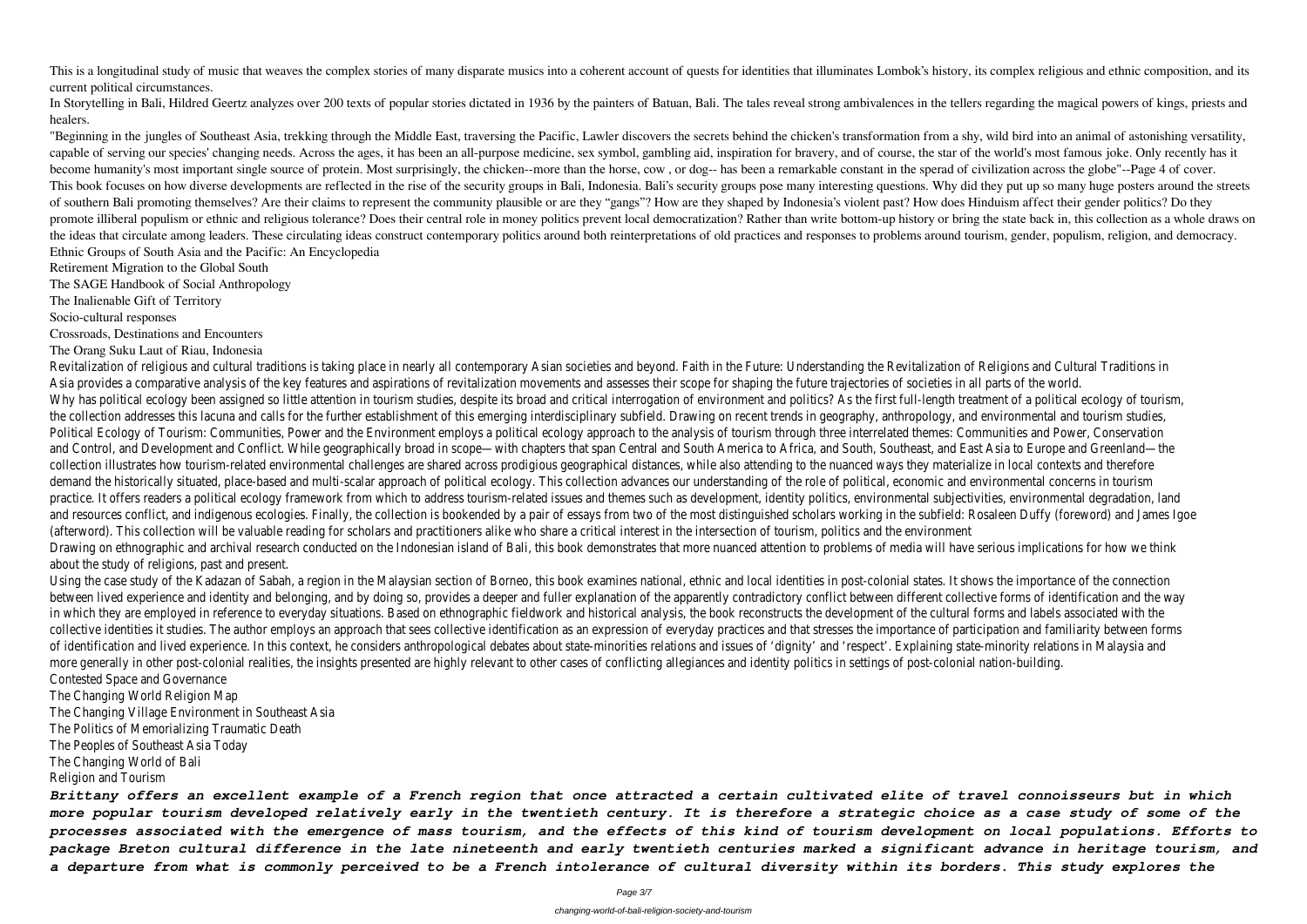*means by which key actors - middle class associations, businesses, governmental bodies, cultural intermediaries - pursued tourist development in the region and the effect this had on Breton cultural identification. Chapters are arranged thematically and consider the rise of rural tourism in France and the preservation, display, and enactment of Breton culture in its most visible locations: the natural landscape of Brittany, Breton dress, early heritage festivals and religious Pardons. The final chapter explores the staging of Breton culture at the Paris* World's Fair of 1937 and the roots of state-sponsored mass tourism. Beyond those interested in the history of French tourism, this study will *also be invaluable to historians and social scientists concerned with understanding the dynamics involved in the emergence of mass tourism, its causes and consequences in particular locales in the present as well as in the past.*

*Between Harmony and Discrimination articulates how religious practices have become the primary identity markers in Bali and Lombok. This movement has caused the historic interreligious relationships between majority and minority populations, primarily Hindus and Muslims, to be renegotiated and reconfigured.*

*This book provides original insight into the way we now engage and remember national history. Drawing on fieldwork and analysis of international case studies on state commemoration, memorialization, recreational and tourism and times of disaster and crisis, the author demonstrates that not only does the nation frequently retain a strong cultural relevance in our global world but that the emergence of new forms of ritual and remembrance means that in many instances we are seeing the re-enchantment of nationalism. Drawing upon and developing an empirically informed cultural sociology, the author charts the distinctive qualities of these new national rites and how they feed into and advance particular cosmopolitan and orthodox national politics. Because social science has so often wrongly assumed the end of nationalism, the insights of this of the book about the possibilities and limitations of contemporary nationalism demand serious consideration by academics and also by policy makers and the general public.*

*Provides a travel guide to the Indonesian islands of Bali and Lombok including history, lodgings, dining, shopping, entertainment and detailed maps.*

*The Epic Saga of the Bird that Powers Civilization Tourism Research Community, power and the environment Political Ecology of Tourism Ethnography, Ethnology, and Change in a Complex Region Sacred Places, Identities, Practices and Politics More Than Words*

**DK Eyewitness Bali & Lombok travel guide will lead you straight to the best attractions these beautiful islands have on offer. Packed with photographs, illustrations and clear maps the guide explores these Indonesian islands in detail; from the noisy, colorful and glamorous bustle of Bali to the quiet and tranquil retreats of Lombok. The guide provides all the insider tips every visitor needs including the best beaches, volcanoes diving and snorkelling destinations and comprehensive listings of the best places to stay in Bali and Lombok from hotels and spa resorts to local homestays. Discover the best restaurants, bars and nightlife in Bali and Lombok for all budgets and unearth where the locals go with tips on everything from where to enjoy the best suckling pig and local beer to how to experience the most memorable culture, customs, crafts, beaches and ceremonies. You'll find 3D cutaways and floorplans of all the major sites from holy temples to Buddhist shrines plus features on surfing in Bali and Lombok, rice cultivation, landscape, wildlife and shopping with sights, beaches, resorts and festivals are listed town by town. Don't miss a thing on your holiday with DK Eyewitness Bali & Lombok**

**Indonesia is a remarkable case study for religious politics. While not being a theocratic country, it is not secular either, with the Indonesian state officially defining what constitutes religion, and every citizen needing to be affiliated to one of them. This book focuses on Java and Bali, and the interesting comparison of two neighbouring societies shaped by two different religions - Islam and Hinduism.**

**Gamelan and American academic institutions have maintained their close association for more than sixty years. Elizabeth A. Clendinning illuminates what it means to devote one's life to world music ensemble education by examining the career and community surrounding the Balinese-American performer and teacher I Made Lasmawan. Weaving together stories of Indonesian and American practitioners, colleagues, and friends, Clendinning shows the impact of academic world music ensembles on the local and**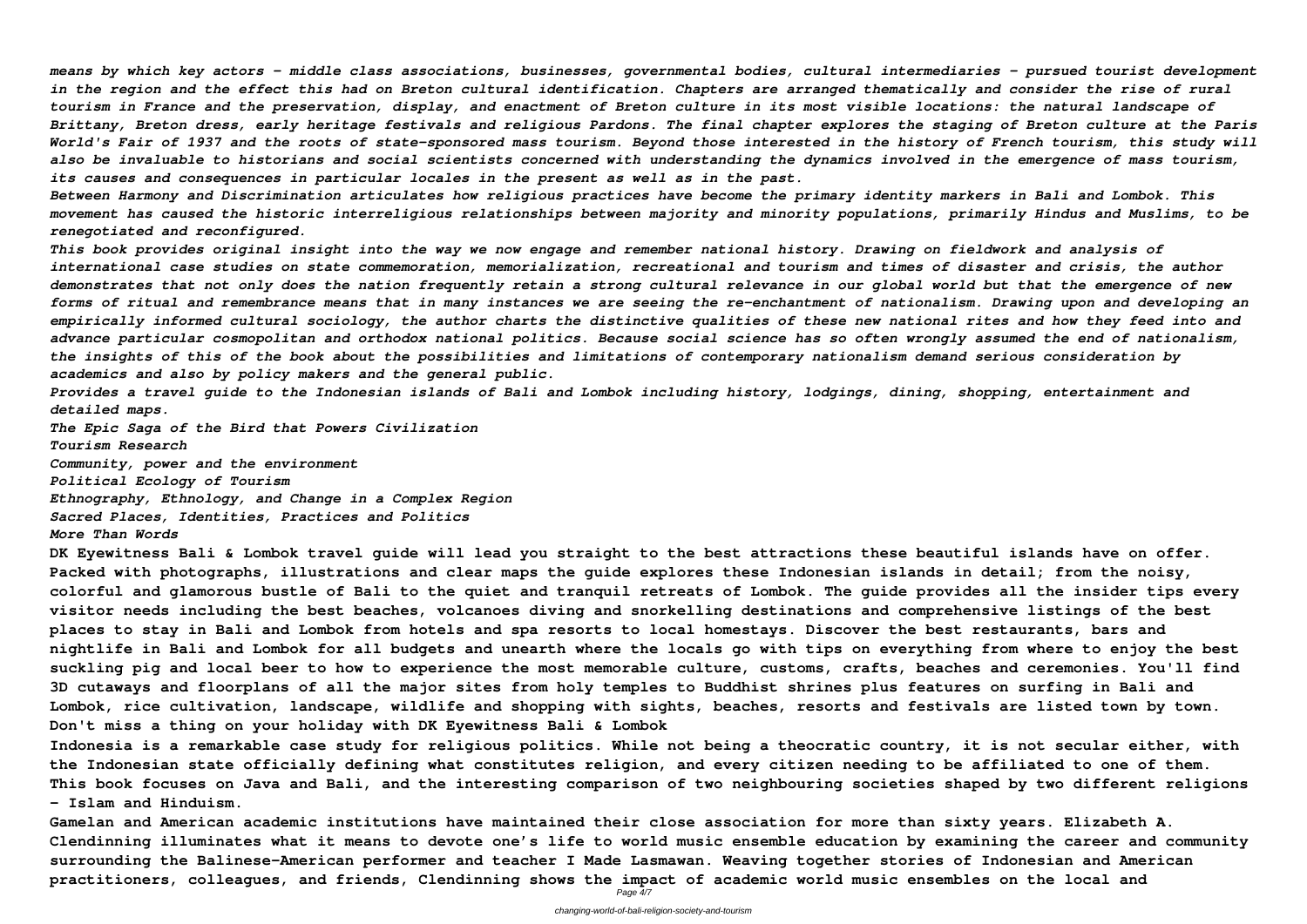**transnational communities devoted to education and the performing arts. While arguing for the importance of such ensembles, Clendinning also spotlights how performers and educators use them to create stable and rewarding artistic communities. Crosscultural ensemble education emerges as a worthy goal for students and teachers alike, particularly at a time when people around the world express more enthusiasm about raising walls to keep others out rather than building bridges to invite them in. Death and Religion in a Changing World is a comprehensive and accessible study of the intersection of death and religion, examining how everyday people enact religious responses to death in the twenty-first century. With contributions from leading religious studies scholars, this book moves away from the field's focus on traditional beliefs to explore how religious traditions evolve in relation to their changing social contexts. Employing an ethnographic approach, Death and Religion in a Changing World further details how people from a wide variety of religious traditions and people without religious affiliation draw on and adapt religious practices as they respond to death in modern societies. Every chapter in this second edition has been thoroughly updated and new chapters on the ethical issues of dying, including life-prolonging medical treatments, palliative care, physician-assisted suicide and euthanasia, and the modern hospice movement have been added. This book also covers emerging social and religious phenomena, such as public shrines, the Covid-19 pandemic, funeral celebrants, death with dignity, spiritual bereavement groups, and online funeral practices. This cutting-edge work is essential reading for students and scholars of religion who are approaching the subjects of death and religion, and ritual studies.**

Leading international tourism scholars from a range of disciplines, analyse what progress has been made in tourism research in the last two decades and where research might go in the future.

**Transforming Script, Agency, and Collective Life in Bali**

**A 20:20 vision**

**Southeast Asian Perspectives on Power**

**Global Inequalities and Entanglements**

**Tourism in Bali and the Challenge of Sustainable Development**

**Human Rights, Environment, and Social Justice, Second Edition**

## **Bali Morning of the World**

An innovative and interpretive overview of the nature of popular religion in Southeast Asia, covering Hinduism, Buddhism, and Islam, as well as Christianity and the conversion of indigenous peoples.

Southeast Asia has undergone innumerable far-reaching changes and dramatic transformations over the last half-century. This book explores the concept of power in relation to these transformations, and examines its various social, cultural, religious, economic and political forms. The book works from the ground up, portraying Southeast Asians' own perspectives, conceptualizations and experiences of power through empirically rich case studies. Exploring concepts of power in diverse settings, from the stratagems of Indonesian politicians and the aspirations of marginal Lao bureaucrats, to mass 'Prayer Power' rallies in the Philippines, self-cultivation practices of Thai Buddhists and relations with the dead in Singapore, the book lays out a new framework for the analysis of power in Southeast Asia in which orientations towards or away from certain models, practices and configurations of power take centre stage in analysis. In doing so the book demonstrates how power cannot be pinned down to a single definition, but is woven into Southeast Asian lives in complex, subtle, and often surprising ways. Integrating theoretical debates with empirical evidence drawn from the contributing authors' own research, this book is of particular interest to scholars and students of Anthropology and Asian Studies.

The glossy guide book image of Bali is of a timeless paradise whose people are devoutly religious and artistically gifted. However, a hundred years of colonialism, war and Indonesian independence, and tourism have produced both modernizing changes and created an image of Bali as 'traditional'. Incorporating up-to-date ethnographic field work the book investigates the myriad of ways in which the Balinese has responded to the influx of outside influence. The book focuses on the fascinating interrelationship between tourism, economy, culture and religion in Bali, painting a twenty-first century picture of the Balinese. In documenting these diverse changes Howe critically assesses some of the work of Bali's most famous ethnographer, Clifford Geertz and demonstrates the importance of a historically grounded and broadly contextualized approach to the analysis of a complex society. Popular Religion in Southeast Asia

Tourism and Culture in Provincial France, 1871–1939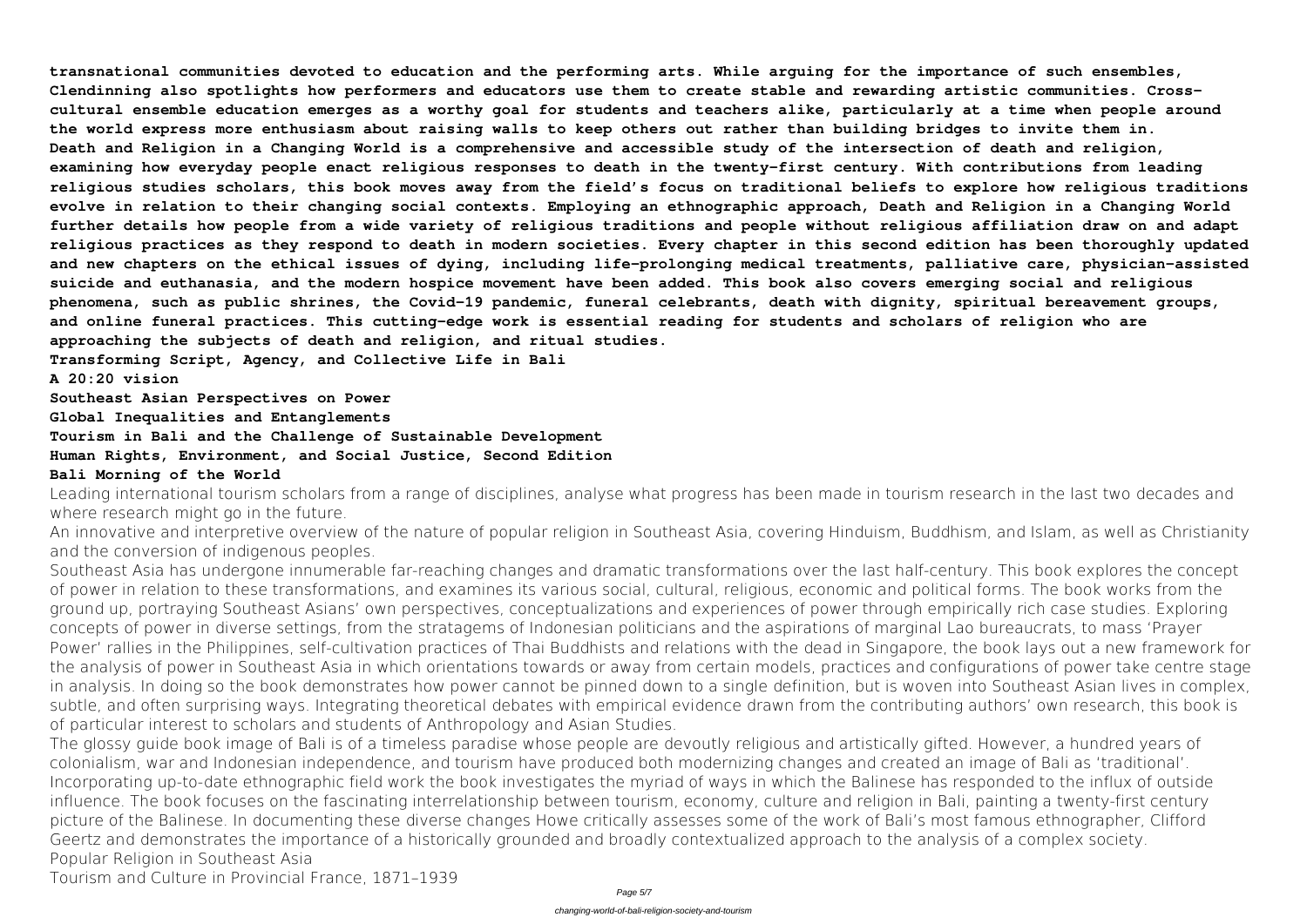Storytelling in Bali An Encyclopedia Religion, Society and Tourism Life and Death Matters

Understanding the Revitalization of Religions and Cultural Traditions in Asia

*This extensive work explores the changing world of religions, faiths and practices. It discusses a broad range of issues and phenomena that are related to religion, including nature, ethics, secularization, gender and identity. Broadening the context, it studies the interrelation between religion and other fields, including education, business, economics and law. The book presents a vast array of examples to illustrate the changes that have taken place and have led to a new world map of religions. Beginning with an introduction of the concept of the "changing world religion map", the book first focuses on nature, ethics and the environment. It examines humankind's eternal search for the sacred, and discusses the emergence of "green" religion as a theme that cuts across many faiths. Next, the book turns to the theme of the pilgrimage, illustrated by many examples from all parts of the world. In its discussion of the interrelation between religion and education, it looks at the role of missionary movements. It explains the relationship between religion, business, economics and law by means of a discussion of legal and moral frameworks, and the financial and business issues of religious organizations. The next part of the book explores the many "new faces" that are part of the religious landscape and culture of the Global North (Europe, Russia, Australia and New Zealand, the U.S. and Canada) and the Global South (Latin America, Africa and Asia). It does so by looking at specific population movements, diasporas, and the impact of globalization. The volume next turns to secularization as both a phenomenon occurring in the Global religious North, and as an emerging and distinguishing feature in the metropolitan, cosmopolitan and gateway cities and regions in the Global South. The final part of the book explores the changing world of religion in regards to gender and identity issues, the political/religious nexus, and the new worlds associated with the virtual technologies and visual media.*

*The Indonesian nation faces essential and crucial problems in fostering unity in diversity in real social relations. Threats of disharmony and disintegration due to differences are ubiquitous symptoms in a pluralistic society. The potential conflict in a heterogene.ous society occurs not only between different religions, such as between Hindu and Muslim. It also happens within the same religion due to different interpretation of teachings, such as between syncretic Muslims who maintain ancestral customs along with Islam vis-a-vis much stricter Muslims who are intolerant with localtradition especially the one contravening Islam. Other examples are between mainstream Muslims and the Ahmadiyah, the Sunni and the Shiah This book follows the work of the 'Good Roots Project' - a multi-year forestry and agriculture research project in the Philippines. The scheme is an attempt on the part of industry, science and the government to better understand the processes of deforestation and initiate a strategy by which stressed upland ecosystems can be returned to productive stability. This comparative study aims quite simply, to help the farmers of the island to help themselves. Ben Wallace the director of the study investigates the issues surrounding the project, how the initiatives have been implemented, and the future for the island as the population growth rates continue to expand and more land is increasingly given over to agriculture. Land reform has been an indisputable part of Indonesian revolution. The consequent execution of development programmes for nation-building have provoked intense hostility over territorial rights. Global market forces in Indonesia have seen increasing flows of transnational investments, technology and resources that have resulted in great demand on sea and land spaces. In this momentum of change, several aspects of rural culture including indigenous populations, like the Orang Suku Laut (people of the sea) of Riau have been deemed by the state architects of development programmes to hinder progress. For generations, the sea and coastal places have been the life and living spaces of the Orang Suku Laut and they claim ownership to these territories based upon customary laws. The developmental pressure thus generated has led to intense struggles over territorial rights. It has also raised issues concerning the social assimilation of indigenous peoples as citizens, religious conversion and cultural identity. Cynthia Chou discusses how Indonesian nation-building development programmes have generated intense struggles over issues pertaining to territorial rights, social assimilation of indigenous peoples as citizens, religious conversion and cultural identity This book is a stimulating read for those interested in Social and Cultural Anthropology, Development Studies and Southeast Asian Studies. Critical Reflections on Religion and Media in Contemporary Bali Why Did the Chicken Cross the World?*

*Post-Tsunami Recovery in Thailand Settling the Menraq Forest Nomads*